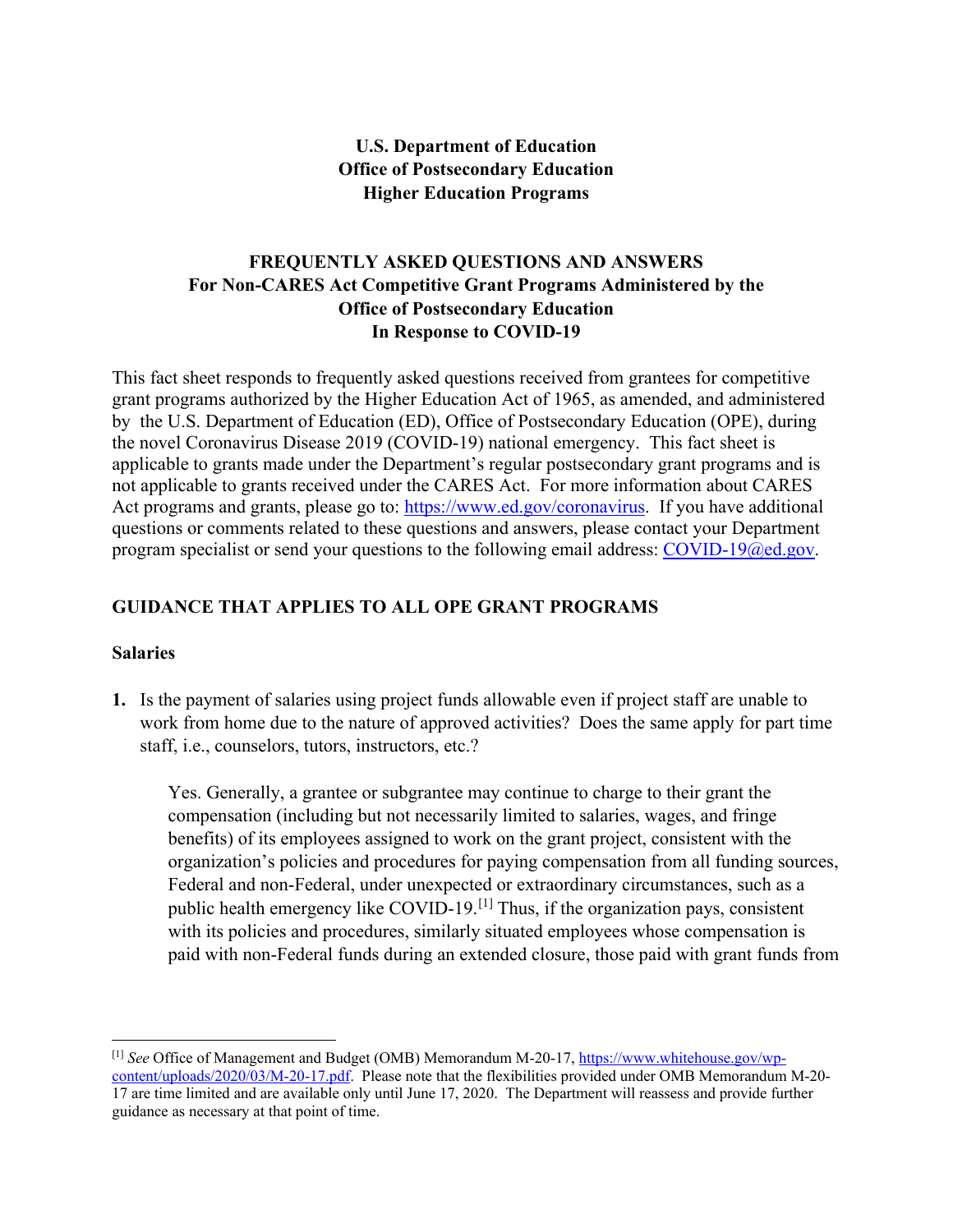the Department may also continue to be paid.<sup>[\[2\]](#page-1-0)</sup> However, an employee who is being paid with Department grant funds may not be compensated for activities that are not part of the grant project using grant funds. Additionally, an employee who is being paid with Department grant funds while the program grant activities are closed in whole or in part due to the COVID-19 pandemic may not also be paid for the time during which the program is closed by the organization or another organization for working on other activities that are not closed down.

If a grantee or subgrantee does not currently have in place a policy that addresses extraordinary circumstances such as those caused by COVID-19, the grantee or subgrantee may amend or create a policy in order to put emergency contingencies in place for Federal and non-Federal similarly situated employees. If the conditions exist for charges to be made to the Federal grant, we expect charges to also be made to any non-Federal sources that are used by a grantee or subgrantee in order to meet a matching requirement.

A grantee and subgrantee must maintain appropriate records and cost documentation as required by 2 CFR  $\S 200.302$  (financial management), 2 CFR  $\S 200.430(i)$  (standards for documenting personnel expenses), and [2 CFR §](https://www.ecfr.gov/cgi-bin/text-idx?SID=4aa24dcf2aea16839f2318de64e2ab7f&mc=true&node=pt2.1.200&rgn=div5#se2.1.200_1333) 200.333 (retention requirements for records) to substantiate the charging of any compensation costs related to interruption of operations or services.

At the same time, recipients should consider ways that employees paid with grant funds can support continuing activities, including distance learning opportunities for students served by the grant.

**2.** If the institution is paying student workers or is paying graduate student stipends or fellowships using grant funds, should the institution continue to pay those individuals if they are unable to continue performing their work related to the grant during the COVID-19 disruption?

Yes, grantees may continue to pay student workers or provide graduate student stipends or fellowships using grant funds, even if their work is disrupted due to COVID-19, if the pay is authorized by a binding commitment. We strongly encourage institutions to continue the activities as much as possible under the grant using remote or distance learning and the telephone as well as other communications technologies. However, we understand that some students may be unable to continue performing their work during the disruption if, for example, the facility where they normally conduct scientific research is temporarily closed, and they no longer have access to essential equipment.

<span id="page-1-0"></span><sup>[2]</sup> *Uniform Administrative Requirements, Cost Principles, And Audit Requirements For Federal Awards* (Uniform Guidance) 2 CFR §§ 200.403(c) (allowability of costs), 200.404 (reasonable costs), 200.405 (allocable costs), 200.430(b) (compensation for personal services), and 200.431(a)-(b) (fringe benefits).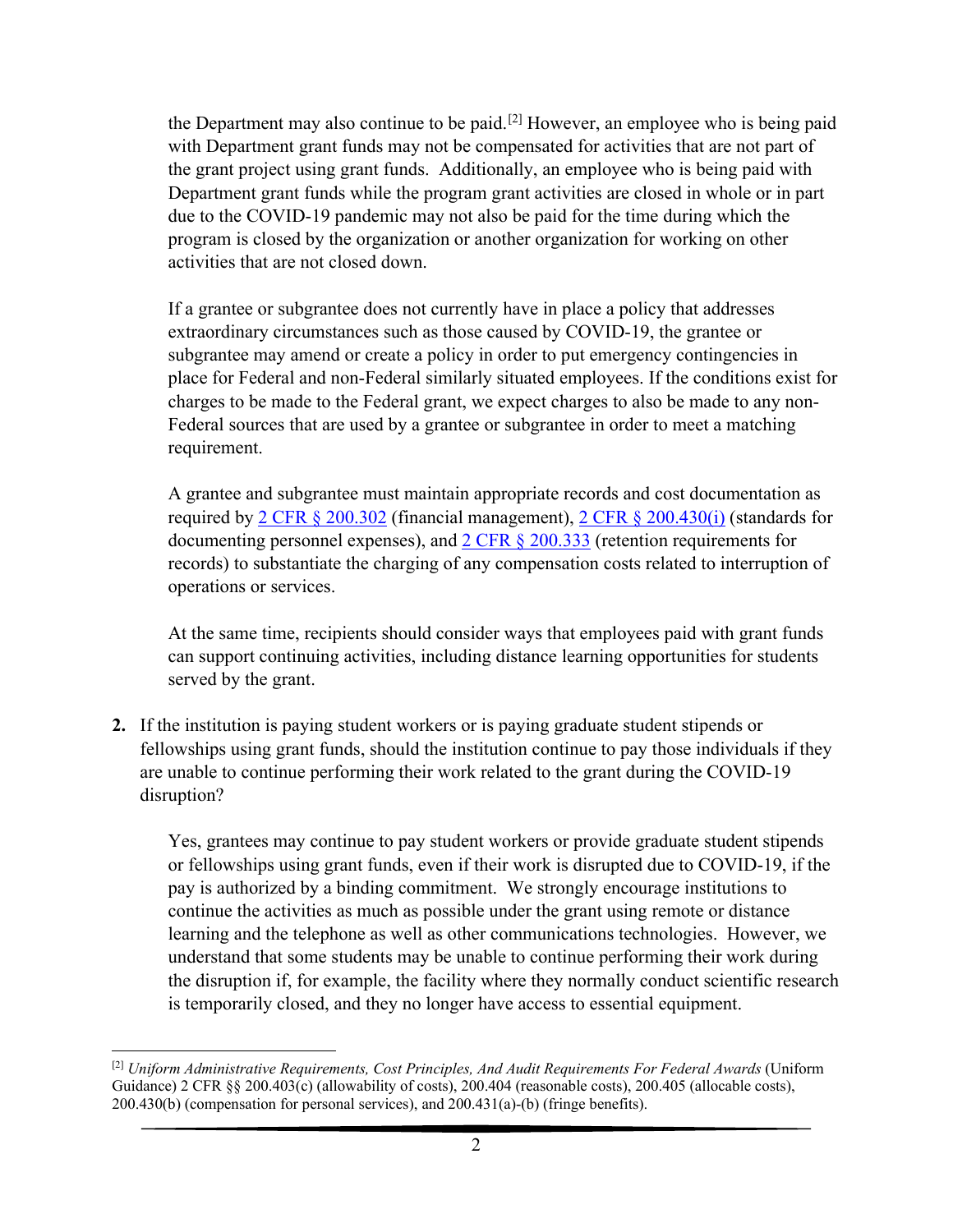Communication through mail or conference calls or the other means discussed above, can serve as acceptable continued activity while off site.

Grantees must maintain appropriate records and cost documentation as required by 2 CFR § 200.302 -*Financial management* and 2 CFR § 200.333 -*Retention requirement of records* to substantiate the charging of any salaries and other project activities costs related to the grant even during interruption of operations or services. The grantee should also document its efforts to have the student workers or graduate students use other means to conduct the work and why it did not succeed if applicable.

The Department has also issued other guidance on the payment of Federal Work Study wages during the national emergency. This guidance can be found on the Department's COVID-19 website as well as in the Information for Financial Aid Professionals portal: [https://www.ed.gov/coronavirus.](https://www.ed.gov/coronavirus)

**3.** What type of documentation is required to account for time and attendance?

A grantee and subgrantee must maintain appropriate records and cost documentation as required by 2 CFR  $\S 200.302$  (financial management), 2 CFR  $\S 200.430(i)$  (standards for documenting personnel expenses), and [2 CFR §](https://www.ecfr.gov/cgi-bin/text-idx?SID=4aa24dcf2aea16839f2318de64e2ab7f&mc=true&node=pt2.1.200&rgn=div5#se2.1.200_1333) 200.333 (record retention requirements) to substantiate the charging of any compensation costs related to interruption of operations or services. Projects should log time that staff is working off-site, for example through email communication, conference call logs, records of communication with students, electronic time and attendance, keeping careful notes, or time logs, and a combination of all or some of these methods as appropriate.

## **Electronic Signature**

**4.** Are electronic signatures for documentation of expenditures permissible?

During the COVID-19 pandemic, electronic signatures for documentation of expenditures is allowable. That is, it is acceptable to sign, scan, and email as a PDF documents in which the Department would normally require a "wet signature." As soon as the national emergency ends and it is feasible to get "wet signatures," that approach should be used or resumed.

## **Provision of Services**

**5.** Are virtual activities allowable given the closure of institutions/organizations and target schools served by the project? If so, how do we track participation? What happens if a project is unable to provide services virtually?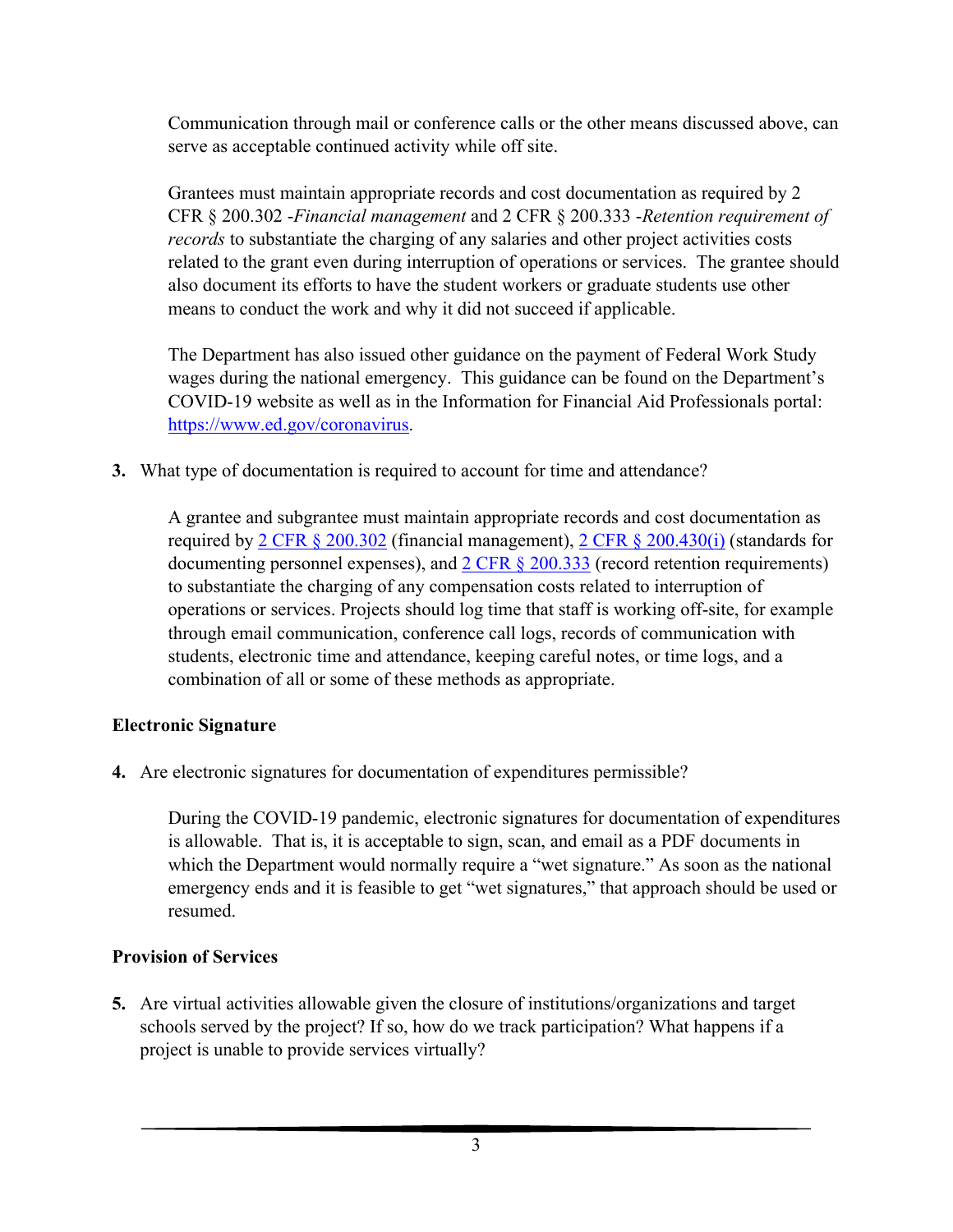The Department strongly encourages projects to consider innovative ways in which to continue to provide services, to the extent possible and consistent with the allowable uses of funds under the specific grant program. If projects can conduct virtual activities, similar to those that would normally be provided, please do so. Consistent with your program's requirements for tracking in-person participation and attendance, projects must develop appropriate methods for tracking remote participation, such as having participants send an e-mail or text message that they were in attendance or using other methods that the institution employs to verify participation of students enrolled in distance learning activities.

If projects cannot conduct virtual activities for the foreseeable duration of the COVID-19 pandemic, the Department will evaluate the ability of a project to resume project activities as part of the grantee's no-cost extension request or continuation award.

For more information about providing distance learning opportunities for students with disabilities, please see: Fact Sheet: Addressing the Risk of COVID-19 in Schools While Protecting the Civil Rights of Students (March 16, 2020); Supplemental Fact Sheet: Addressing the Risk of COVID-19 in Preschool, Elementary, and Secondary Schools While Serving Students with Disabilities (March 21, 2020); and OCR Short Webinar on Online Education and Website Accessibility (Length: 00:07:08) (March 16, 2020).

**6.** What is the expectation of providing services to participants if the participants are enrolled at K-12 schools that have closed and are shifting to on-line services to interact with students?

Generally, The Department encourages grantees to consider substituting remote programs activities that meet the goals of the original grant program and enable students to continue project activities. Grantees should contact their program specialist to discuss options for continuing their grant activities. However, a project must follow its institutional or organizational policies in response to the COVID-19 national emergency. If your institution/organization has mandated that all project activities must cease or continue only online; then the project must adhere to the requirement and provide services in a similar manner. The same practice should apply regarding your target schools. The Department recently posted guidance making it clear that there are flexibilities regarding compliance with the Americans with Disabilities Act, such that the inability to accommodate every student should not interfere with an institution's efforts to accommodate as many students as possible. Information is available at the following link: [https://www.ed.gov/coronavirus?src=feature.](https://www.ed.gov/coronavirus?src=feature)

**7.** Is it permissible to reallocate money from line items of the approved budget to purchase electronic devices, such as laptops or tablets, for students to be able to continue to receive services and participate in project activities?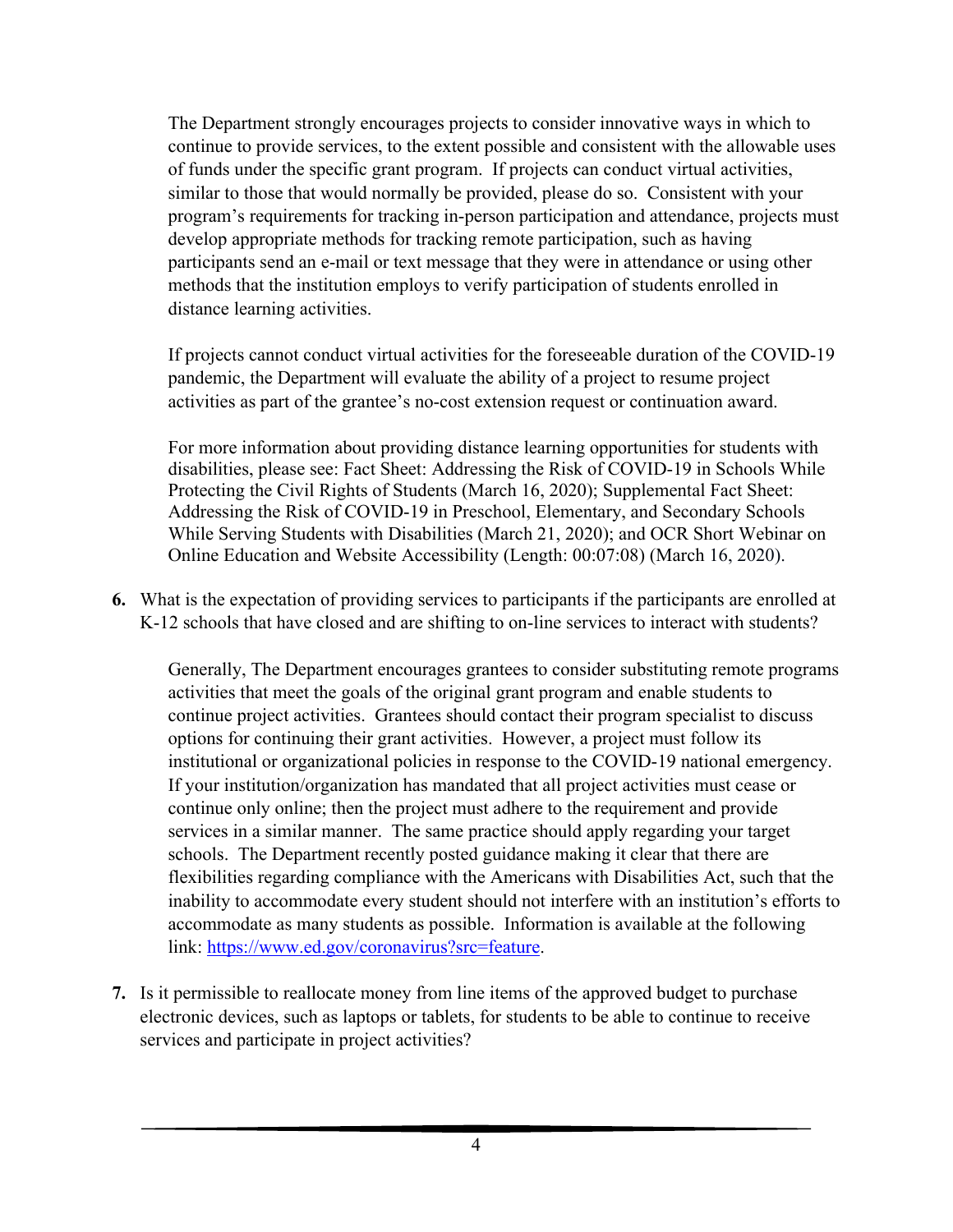Yes, in many cases it is permissible. Funds may be reallocated from line items of the approved budget to cover the cost of electronic devices if allowable under the program statute and regulations, but grantees must first notify their program specialist to explain the reallocation and provide supporting documentation for any changes to the approved budget.

Grantees administering non-CARES Act grant programs may provide computers or other technology to students to enable them to continue learning during this period if allowable under the program and needed to accomplish the grant project's objectives. Because many students served by OPE's regular grant programs, particularly the GEAR UP and TRIO programs, are under the age of 18, we are not permitting grantees to provide cash awards to students unless doing so was an approved activity under your grant prior to COVID-19. Any changes to uses of funds must be reported to your program specialist and included in your Annual Performance Report (APR).

**8.** What options does a grantee have if it originally proposed to operate a summer program (residential or non-residential), but as a result of COVID-19, is now unable to do so?

The Department encourages grantees to consider substituting virtual summer programs that meet the goals of the original grant program and enable students to continue learning through the summer. Grantees should contact their program specialist to discuss options for continuing their grant activities through the summer.

## **No-cost Extensions for Continuing and Expiring Grants**

**9.** Will the Department approve no-cost extension requests?

ED will continue with its current policy, which already allows grantees to request a onetime no-cost extension, as authorized in 2 CFR  $\S$  200.308(d)(2) and EDGAR  $\S$  75.261(a) in accordance with the following:

- i. Grantees may request to initiate a one-time extension of the final budget period without the obligation of additional funds by the Federal government (i.e., a nocost extension).
- ii. Grantees must notify ED in writing with the supporting reasons for the one-time no- cost extension (e.g., COVID-19 related delays), and the revised expiration date at least ten days before the project period end date; however, ED may waive the ten-day notification requirement on a case-by-case basis (e.g., for COVID-19 related reasons) in accordance with EDGAR  $\S$  75.261(a) if the extension is otherwise appropriate.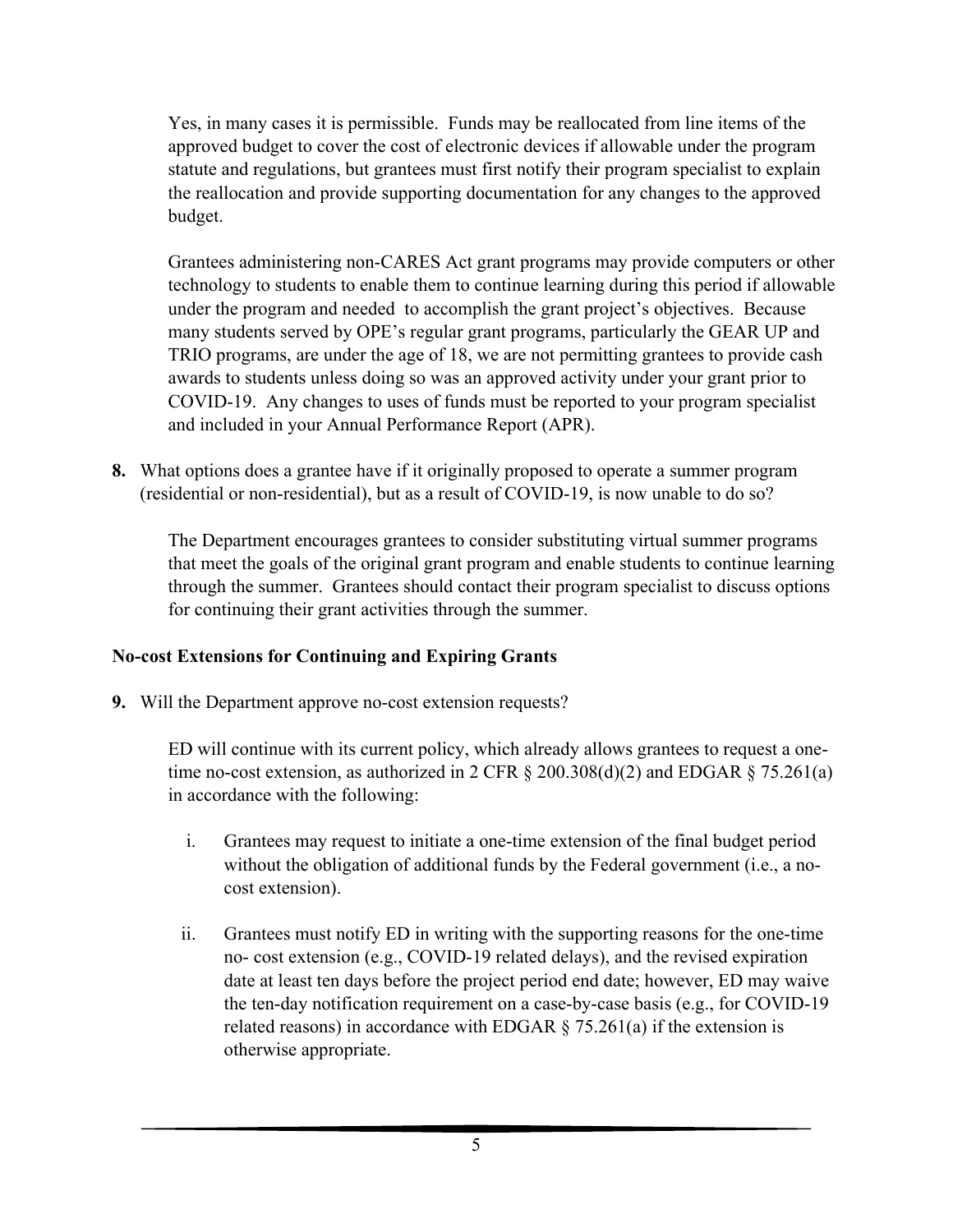iii. In identifying a revised expiration date, the grantee must identify the actual time (months) needed to complete the work.

# **Non-Competing Continuation Award (NCC)**

**10.** Will the Department issue non-competing continuation awards (NCC awards) to grantees whose project activities were interrupted by COVID-19 campus closures or other disruptions of instruction?

The Department anticipates making NCC awards, including for grants that would otherwise expire, for budget period 2020-2021. In order to award an NCC award, program staff will review data from a grantee's annual performance report (APR), which understandably may reflect necessary program interruptions, and the program staff may request additional follow-up information. This follow-up information may include a brief statement from the grantee and any partner institutions/organizations confirming that the grantee is in a position to: (a) resume or restore its project activities once COVID-19 interruptions are resolved; and (b) accept a planned continuation award. As we continue to monitor the situation, we will inform you of any updates to the issuance of NCC awards.

#### **Annual Performance Reports (APRs) and Financial Reports**

**11.** Is the Department planning to extend the due date for APRs?

For many programs, the APRs that will help us determine fiscal year 2020 NCC awards have already been submitted. For any future APRs that would determine FY 2021 NCC awards, we will continue to monitor the situation. We will inform grantees of any changes pertaining to future APRs or interim performance reports (IPRs).

## **Tuition**

**12.** Has the Department considered how loss of wages may affect students' inability to pay for tuition?

Yes, the Department is aware that as a result of lost wages some students may be unable to pay tuition and unable to remain enrolled in postsecondary education.

The CARES Act provides additional resources to students and institutions negatively impacted by COVID-19. Please consult your campus leaders to determine how CARES Act funds received by the institution will be spent. A portion of those funds must be utilized to make direct emergency financial aid grants to students, and some funds may be used to defray certain costs associated with changes in the delivery of instruction, or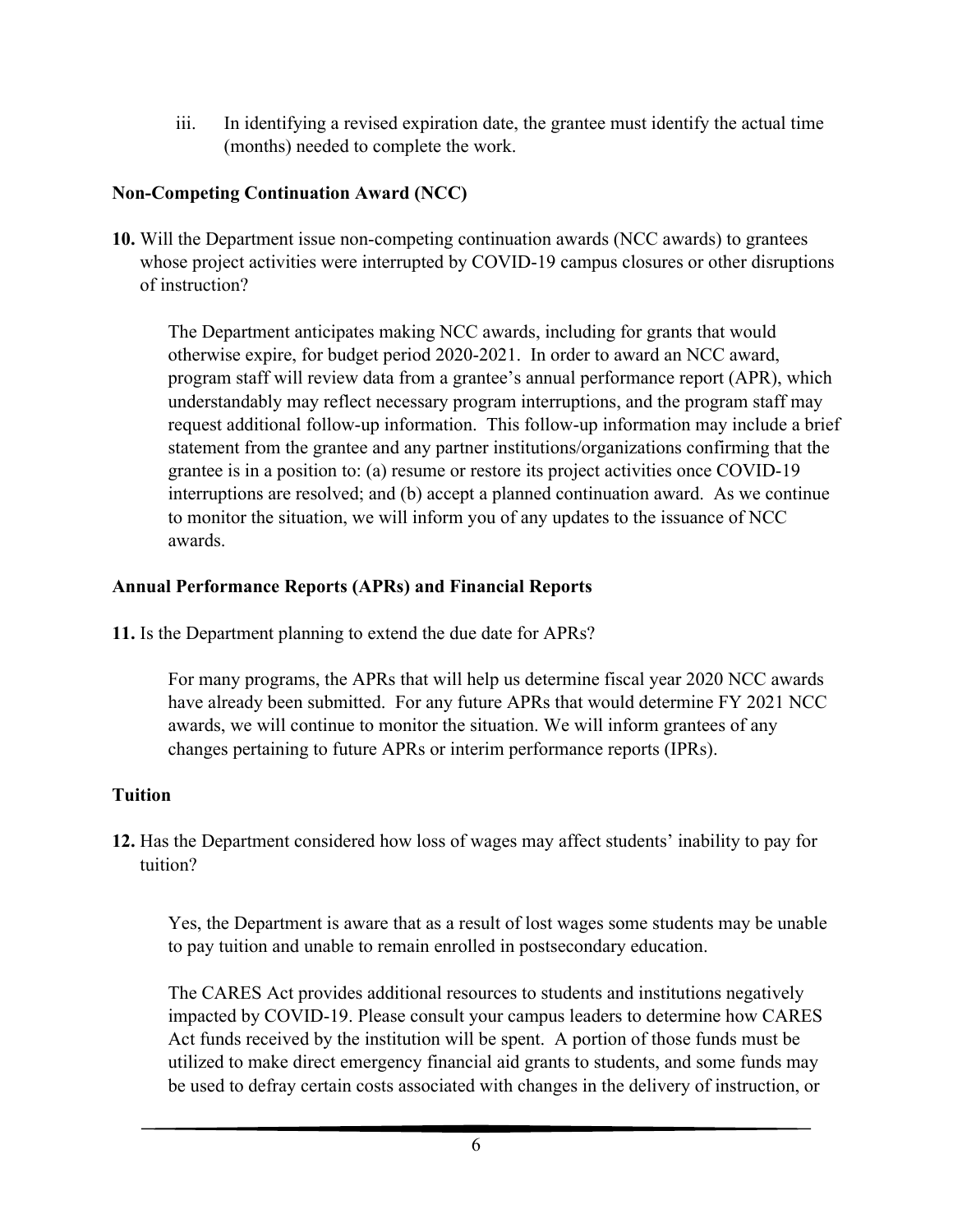even to provide partial or full student scholarships. Please see the Department's COVID-19 website for more information at: https://ed.gov/coronavirus

# **Waivers for Prior Approval Requirements**

**13.** Will there be any waivers to prior approval requirements?

While under normal circumstances grantees are required to obtain prior approval from their ED program specialist before making changes in the program or allocation of funds under  $2$  CFR  $200.407(d)$ , as a result of significant disruptions caused by COVID-19, the Department is exercising its authority under OMB Memorandum M-20-17 and will temporarily waive the prior-approval requirement for the programs covered by this guidance during the period between March 13, 2020 and September 3, 2020.

Grantees must notify the program specialist of any changes to the project activities or budget prior to making them, and should retain appropriate documentation to support those changes, which must also be reported in the grant's APR.

# **Carryover**

**14.** If as a result of COVID-19 disruptions, a grantee is unable to conduct certain of its proposed activities, will they be allowed to carryover funds to budget period 2020-2021?

The Department understands the nature of COVID-19 disruptions and will work collaboratively with grantees to determine appropriate carryover amounts for budget period 2020-2021. Grantees should contact their ED program specialist to initiate this discussion.

# **GUIDANCE THAT APPLIES TO TRIO, GEAR UP, and GAANN GRANT PROGRAMS**

## **Financial Support for Students**

**15.** Is it permissible to provide direct financial support to students from existing grant funds, especially those that had to leave institutions or those in need of food, shelter, and/or other basic needs?

This depends on the allowable costs associated with your grant program:

**Student Support Services Program:** Under the Student Support Service Program regulations, in addition to Grant Aid, 34 CFR 646.30(j) allows for the use of project funds to provide temporary housing during breaks in the academic year for homeless students, children and youths or were formerly homeless children and youth, and students who are foster care youth.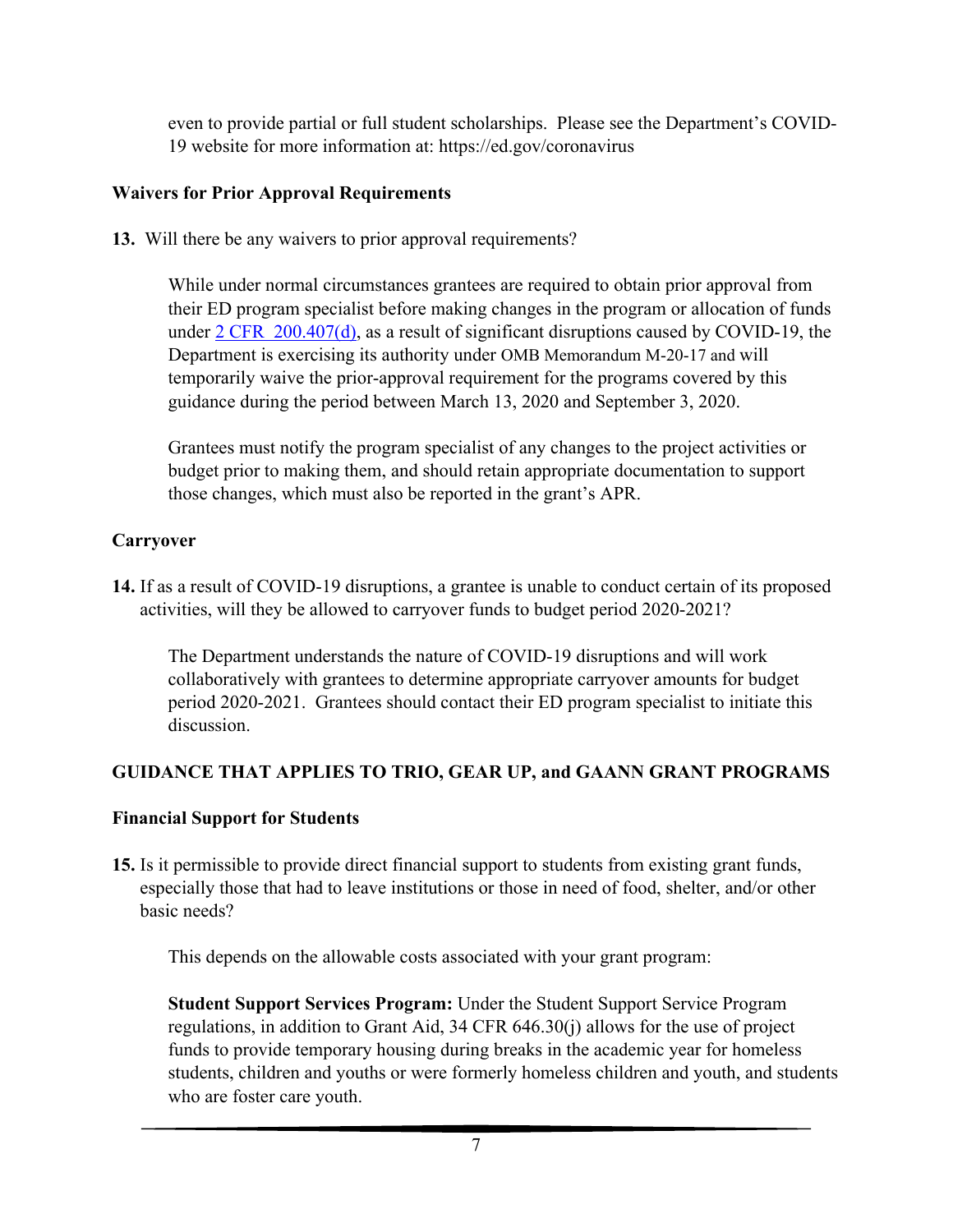Projects that provide Grant Aid to students in their currently approved budgets may continue to distribute those funds to students. Students should be advised that they may use Grant Aid to cover the added costs associated with participation in online activities developed by the project in its efforts to continue to provide services to students, i.e., internet and/or phone services necessary for engagement. Projects must establish measures to document students' participation in online activities.

Grantees that do not have Grant Aid for students in their currently approved budgets, but who wish to reallocate funds for this purpose, must notify their program specialist by submitting a revised budget to their assigned program specialist. Note that under no circumstances can the amount of Grant Aid provided exceed the 20 percent cap as provided by the authorizing statute.

**Upward Bound, Upward Bound Math and Science and Veterans Upward Bound regulations:** Under the Upward Bound, Upward Bound Math and Science and Veterans Upward Bound regulations, 34 CFR 645.42 allows stipends for participants who are enrolled in postsecondary classes on a full-time basis. During the COVID-19 interruption of services, the Department is aware that many institutions are providing distance learning options to students, and as such, a student that continues to be enrolled full-time through distance learning remains eligible to receive allowable stipends.

**Ronald E. McNair Program**: Under the Ronald E. McNair Postbaccalaureate Achievement Program (McNair), the Department is encouraging projects to provide virtual activities and to develop methods to document student participation in those activities in order to receive stipends.

**Other:** For all other TRIO Programs, while direct financial support to participants is not allowed under the HEA, the CARES Act provides additional flexibilities that could include direct financial support to participants. The Department will not permit a grantee to provide cash awards to students under the age of 18; however, based on the flexibilities provided by the CARES Act, the Department will consider requests from other TRIO grantees to provide such support to students 18 or older. Doing so would require prior approval and is not subject to the waiver of prior approval provided for other activities. If a grantee wishes to consider providing direct financial support to participants, he or she should contact ED program specialist for more information and prior-approval.

**GEAR UP:** Direct financial support to GEAR UP participants is allowable through a GEAR UP scholarship for students enrolling in a program of undergraduate instruction at an institution of higher education. Scholarship funds must be used for a "qualified educational expense," which includes tuition, fees, books, supplies, and equipment and, in the case of an eligible student with special needs, expenses for special needs services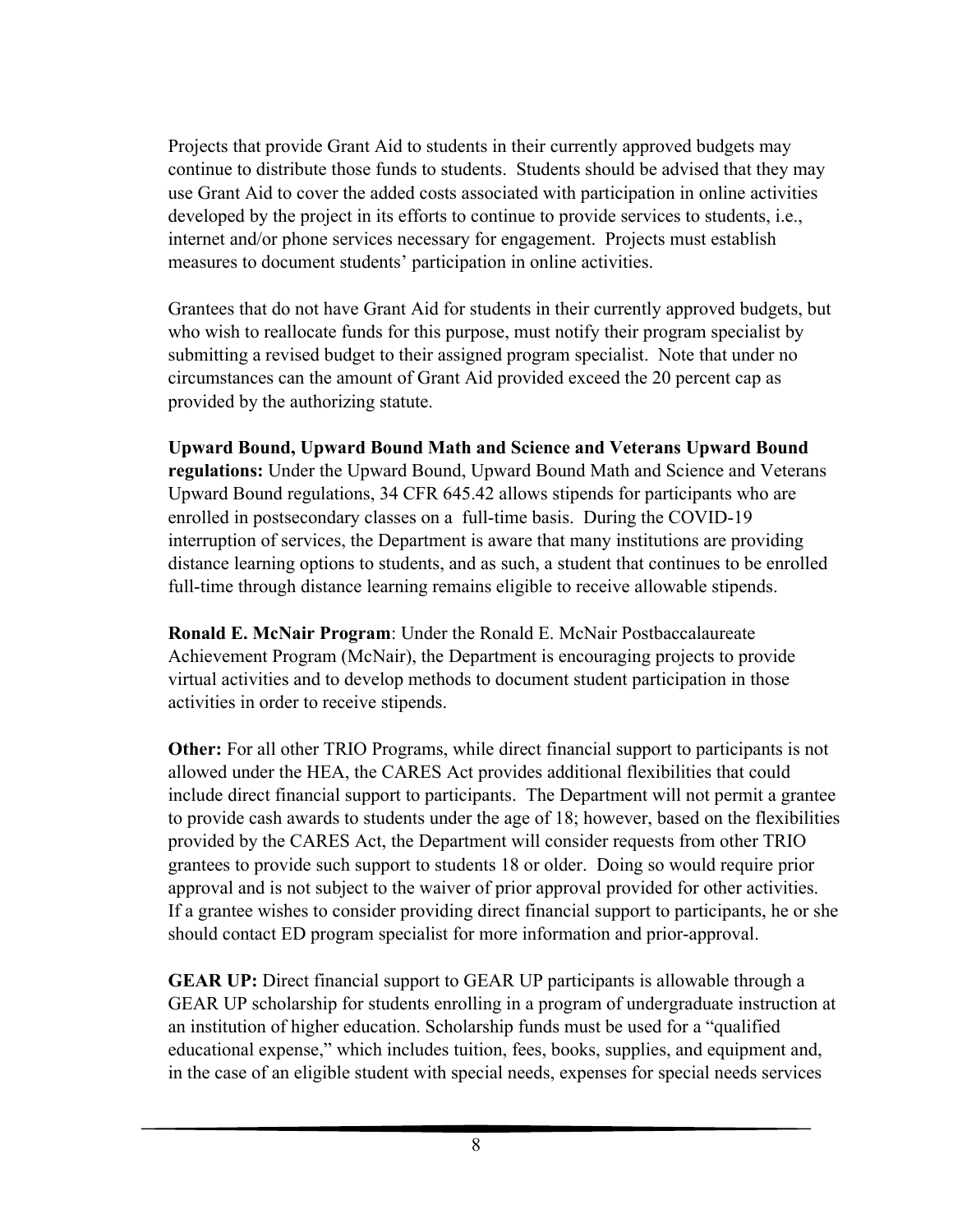that are incurred in connection with such enrollment or attendance (see 20 USC § 1070a–  $25(e)(3)$ ).

**16.** Can TRIO projects provide meals to students?

As a result of COVID-19 related disruptions and consistent with the CARES Act, the Department may permit projects funded under TRIO programs to provide meals to participants in the grants program, including students engaged in project activities provided through distance learning or other virtual means. In the event that meals are to be provided to students who are not physically in attendance for TRIO activities, the grantee must request approval from the Department.

## **McNair Program Research Activities**

**17.** Are virtual research activities allowable for McNair student participants given the closure of institutions and can participants still receive stipends?

Yes. McNair projects are encouraged, to the extent possible, and when appropriate, to provide services to project participants virtually and to encourage participants to complete, to the extent possible, research activities virtually or to engage in library research, research planning and evaluation activities, data analysis and the writing of academic papers based on research already completed in instances where students are prohibited from entering laboratory facilities. Students engaged in such activities are permitted to continue to receive stipends as originally planned under a McNair project.

**18.** Many activities are planned for May and beyond, such as graduate visits and research conferences. Can McNair students who graduate this semester participate in activities that were planned to take place in the spring but must be delayed until the summer or fall of 2020, even if those activities take place after the student graduates?

Yes. During the COVID-19 national emergency, the Department will allow graduates who were participating in the McNair program prior to their graduation to complete graduate school visits and research activities during the summer or fall of 2020, pending approval by the student's undergraduate institution. The Department is waiving the prior approval requirement for incurring costs related to completing these activities after graduation for McNair students who graduate during the Spring 2020 semester. Currently, we are requiring all visits and research activities to be scheduled and completed by September 30, 2020. Projects must notify their assigned program specialists, if these activities cannot be scheduled to take place prior to September 30, 2020, to determine an alternative strategy. This notification must take place prior to August 15, 2020.

## **Graduate Assistance in Areas of National Need (GAANN)**